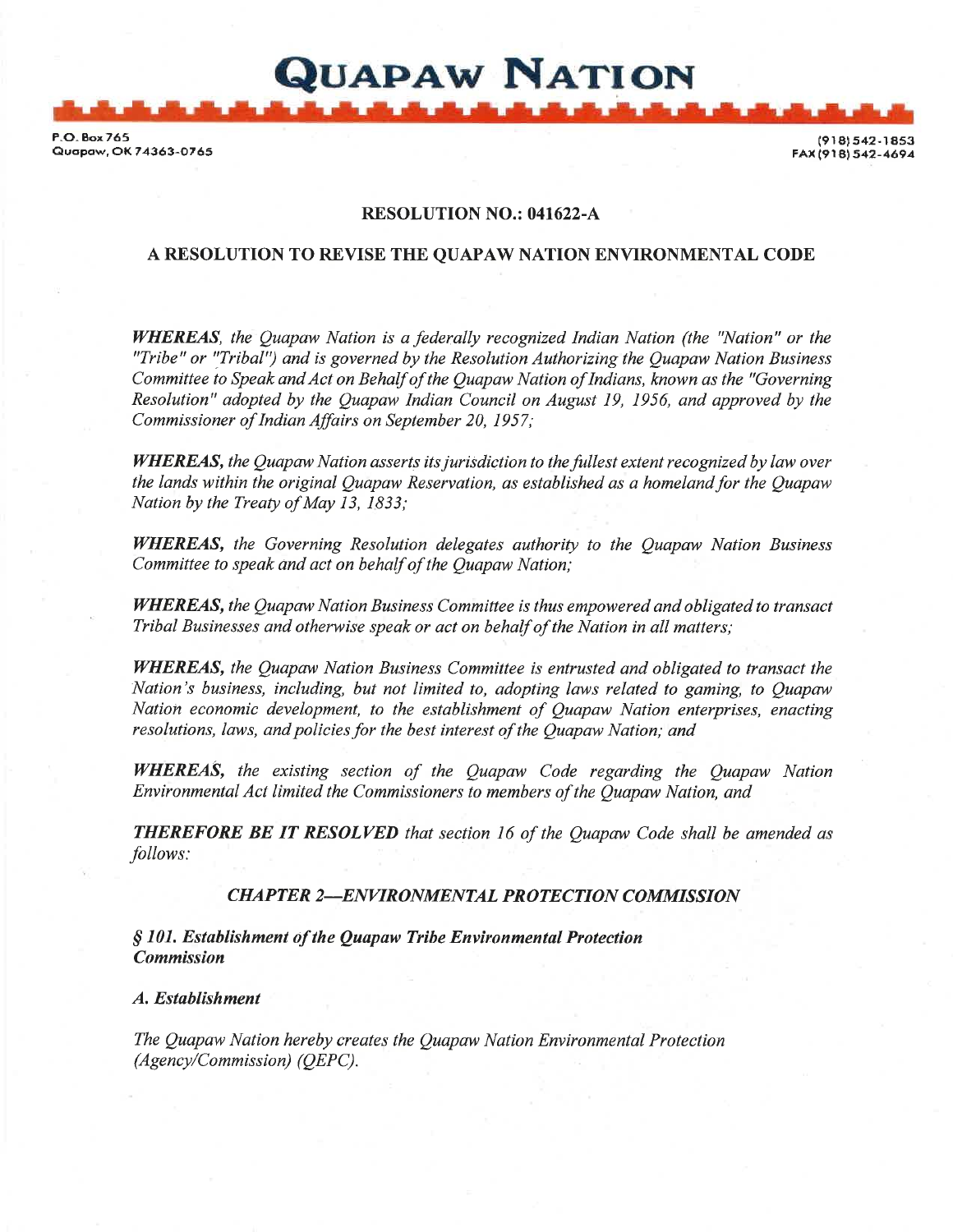#### B. Governing Body; Appointment; Terms; Vacancies

The QEPC shall be governed by a Board of Commissioners (Board), which shall be composed of three (3) Commissioners all of whom shall be citizens of the Quapaw Tribe. The Commissioners shall be appointed by the Chairman of the Business Committee of the Quapaw Nation with the advice and consent of the Business Committee of the Quapaw Nation. Each Commissioner shall serve for a term of four (4) years, provided that, in order to stagger the terms of office, one of the original Commissioners shall be appointed for a term of two  $(2)$  years, one for a term of three  $(3)$ years, and one for a term of four  $(4)$  years. A vacancy on the Board, howsoever caused, will be filled by appointment by the Chairman of the Business Committee of the Quapaw Nation with the consent of the Business Committee of the Quapaw Nation, provided that the replacement serves only the amount of time remaining in the term of the original appointee.

# **CERTIFICATION**

The foregoing Resolution of the Quapaw Nation was presented and duly adopted through a regular meeting of the Quapaw Nation Business Committee on April 16,2022, with a vote reflecting  $\frac{7}{2}$  yes,  $\frac{0}{2}$  no,  $\frac{0}{2}$  abstaining, and  $\frac{0}{2}$  absent.

Joseph Byrd, Chairman

Callie Bowden, Vice-Chair Quapaw Nation Business Committee **Quapaw Nation Business Committee**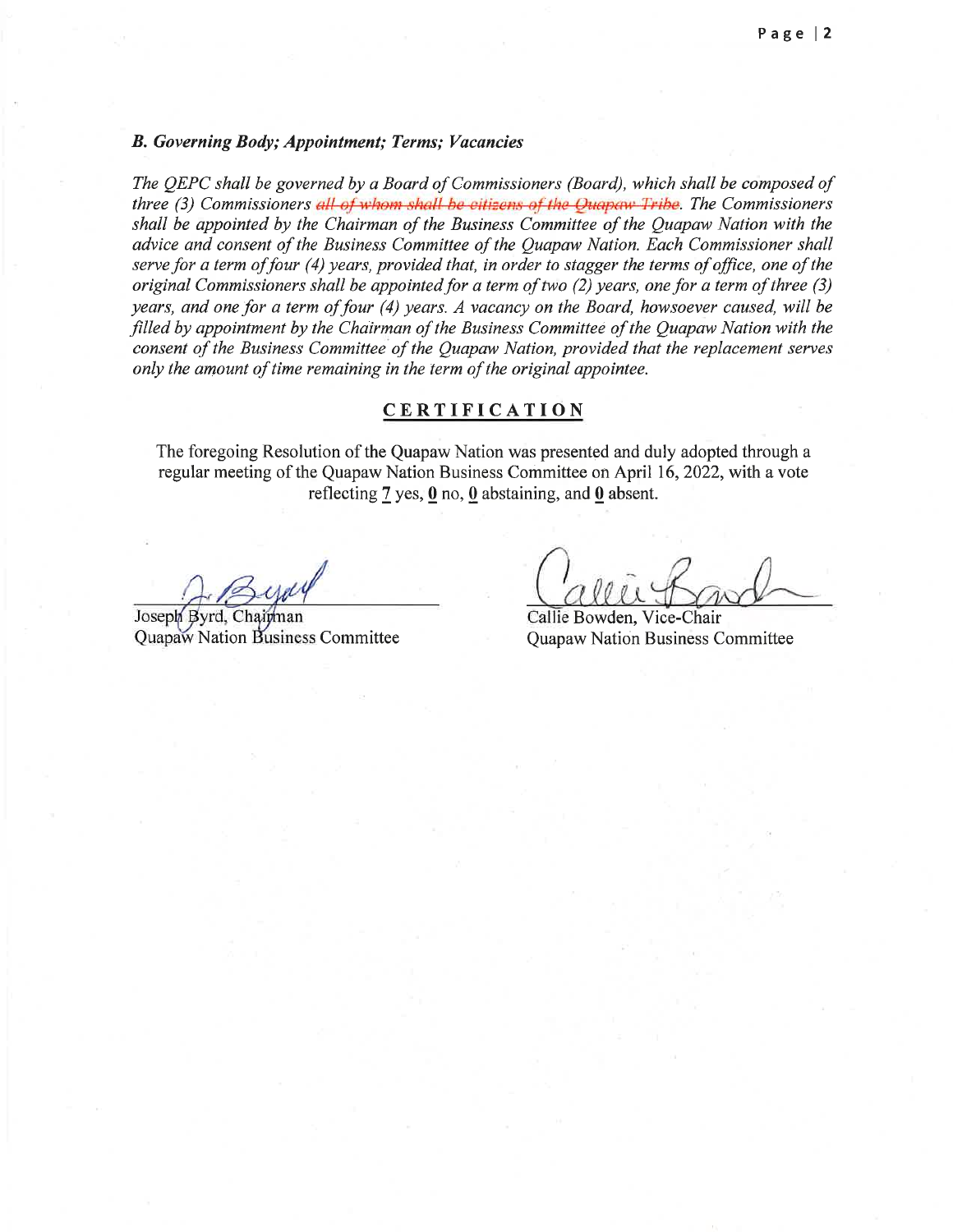P-O.8ox765 Guapaw, OK 74363-0765

(918) 542-1853 FAX (918) 542-4694

#### RESOLUTION NO.: 041622-B

QUAPAW NATION

## A RESOLUTION TO APPOINT QUAPAW ENVIRONMENTAL PROTECTION COMMISSIONER TIM KENT

WHEREAS, the Quapaw Nation is a federally recognized Indian Nation (the "Nation" or the "Tribe" or "Tribal") and is governed by the Resolution Authorizing the Quapaw Nation Business Committee to Speak and Act on Behalf of the Quapaw Nation of Indians, known as the "Governing Resolution" adopted by the Quapaw Indian Council on Augusi 19, 1956, and approved by the Commissioner of Indian Affairs on September 20, 1957;

WHEREAS, the Quapaw Nation asserts its jurisdiction to the fullest extent recognized by law over the lands within the original Quapaw Reservation, as established as a homeland for the Quapaw Nation by the Treaty of May 13, 1833;

WHEREAS, the Governing Resolution delegates authority to the Ouapaw Nation Business Committee to speak and act on behalf of the Quapaw Nation;

WHEREAS, the Quapaw Nation Business Committee is thus empowered and obligated to transact Tribal Businesses and otherwise speak or act on behalf of the Nation in all matters;

WHEREAS, the Quapaw Nation Business Committee is entrusted and obligated to transact the Nation's business, including, but not limited to, odopting laws related to gaming, to Quapaw Nation economie development, to the establishment of Quapaw Nation enterprises, enacting resolutions, laws, and policies for the best interest of the Quapaw Nation; and

WHEREAS, the existing section of the Quapaw Code regarding the Quapaw Nation Environmental Act requires the Quapaw Nation Business Committee Chairman to appoint, with the advice and consent of the other members of the Business Committee, members to the Quapaw Environmental Protection Commission (QEPC),

**THEREFORE BE IT RESOLVED** that the Quapaw Nation Business Committee hereby appoints Tim Kent as a Commissioner of the QEPC.

# **CERTIFICATION**

The foregoing Resolution of the Quapaw Nation was presented and duly adopted through <sup>a</sup> regular meeting of the Quapaw Nation Business Committee on April 16,2022, with a vote reflecting  $7$  yes,  $0$  no,  $0$  abstaining, and  $0$  absent.

Joseph Byrd, Chain Quapaw Nation Business Committee Quapaw Nation Business Committee

llie Bowden, Vice-Chair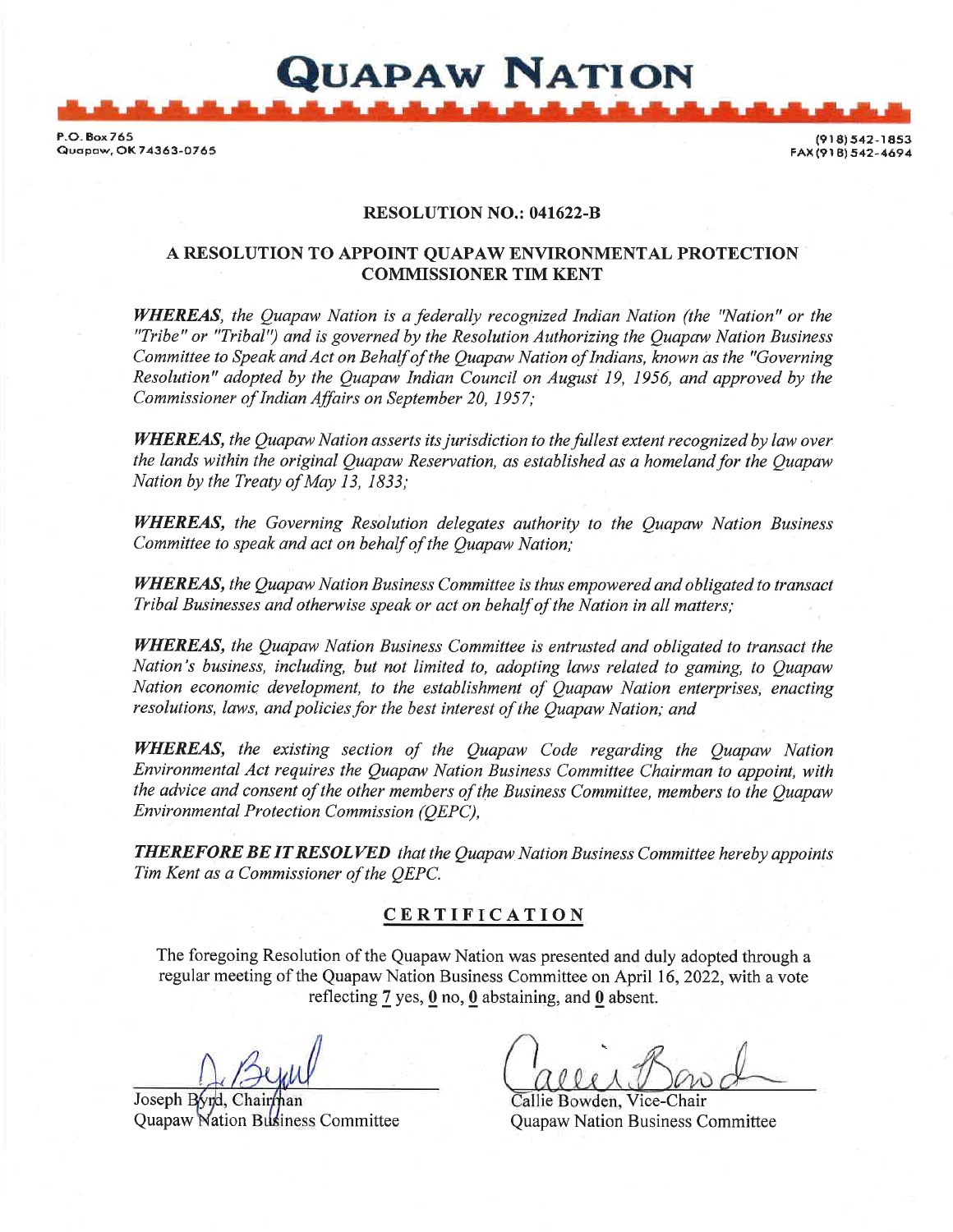P.O.Box 765 <br>Current OK 71348, 0756 **(918)** FAx Quapaw, OX 74363-O765 {9r81 542-4694

### RESOLUTION NO.: 041622-E

Quapaw Nation

# A RESOLUTION AUTHORIZING THE APPOINTMENT OF JUDGES ANDREW CASEY AND GARY PITCHLYNN

WHEREAS, the Quapaw Nation is a federally recognized Indian tribe (the "Nation" or the "Tribe" or "Tribal ") and is governed by the Resolution Authoriziig the Quapaw Nation Business Committee to Speak and Act on Behalf of the Quapaw Nation of Indians, known as the "Governing Resolution" adopted by the Quapaw Indian Council on August 19, 1956, and approved by the Commissioner of Indian Affairs on September 20, 1957;

WHEREAS, the Quapaw Nation asserts its jurisdiction to the fullest extent recognized by law over the lands within the original Quapaw Reservation, as established as a homeland for the Quapaw Nation by the Treaty of May 13, 1833;

WHEREAS, the Governing Resolution delegates authority to the Quapaw Nation Business Committee to speak and act on behalf of the Quapaw Nation;

WHEREAS, the Quapaw Nation Business Committee is thus empowered and obligated to transact Tribal Businesses and otherwise speak or act on behalf of the Nation in all matters,'

WHEREAS, the Quapaw Nation Business Committee is entrusted and obligated to transact the Nation's business, including appointing and confirming the officers of the Nation's Courts and Justice Systems,

NOW THEREFORE BE IT RESOLVED that the Quapaw Nation Business Committee hereby appoints Andrew Casey and Gary Pitchlynn as Judges in the Quapaw Nation's Courts, to start their terms of office upon taking their oaths of office.

THEREFORE BE IT FURTHER RESOLVED that upon taking office, Judges Casey and Pitchlynn are hereby empowered to issue judgments, perform the duties of their offices, and otherwise conduct the business of the Quapaw Nation's Courts.

#### CERTIFICATION

The foregoing Resolution of the Quapaw Nation was presented and duly adopted through an electronic of the Quapaw Nation Business Committee on April 16,2022, with a vote reflecting 7 yes, 0 no, 0 abstaining, and 0 absent.

**J**oseph Quapaw Nation Business Committee

Callie Bowden, Vice-Chair Quapaw Nation Business Committee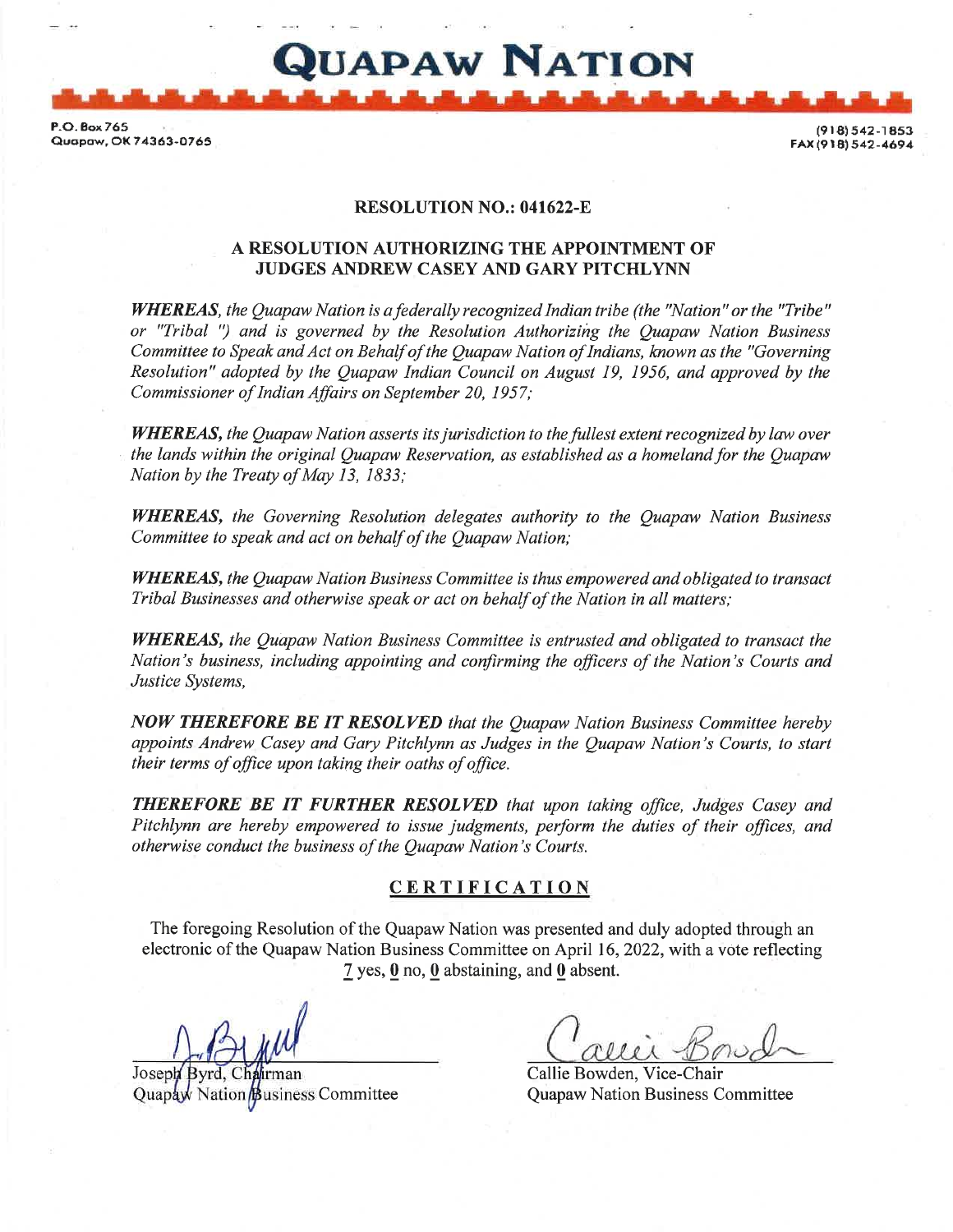P.O. Box 765<br>Quapaw, OK 74363-0765 2.0. Box 765 (918) 342-1853 } [978) 9.0. P.O. Box 765 [978] 542-1853<br>Quapaw, OK 74363-0765 [978] 542-4694 [978] 542-4694 [978] 542-4694

FAX(918) 542-4694

# RESOLUTION NO.: 041622-F

Quapaw Nation

#### A RESOLUTION AUTHORIZING THE APPOINTMENT OF PROSECUTOR JUSTIN VALENTINE

WHEREAS, the Quapaw Nation is a federally recognized Indian tribe (the "Nation" or the "Tribe" or "Tribal ") and is governed by the Resolution Authorizing the Quapaw Nation Business Committee to Speak and Act on Behalf of the Quapaw Nation of Indians, known as the "Governing Resolution" adopted by the Quapaw Indian Council on August 19, 1956, and approved by the Commissioner of Indian Affairs on September 20, 1957;

WHEREAS, the Quapaw Nation asserts its jurisdiction to the fullest extent recognized by law over the lands within the original Quapaw Reservation, as established as a homeland for the Quapaw Nation by the Treaty of May 13, 1833;

WHEREAS, the Governing Resolution delegates authority to the Quapaw Nation Business Committee to speak and act on behalf of the Quapaw Nation;

WHEREAS, the Quapaw Nation Business Committee is thus empowered and obligated to transact Tribal Businesses and otherwise speak or act on behalf of the Nation in all matters;

WHEREAS, the Quapaw Nation Business Committee is entrusted and obligated to transact the Nation's business, including appointing and confirming the officers of the Nation's Courts and Justice Systems,

NOW THEREFORE BE IT RESOLVED that the Quapaw Nation Business Committee hereby appoints Justin Valentine as Prosecutor in the Quapaw Nation's Courts, to start his term of office upon taking his oaths of office.

**THEREFORE BE IT FURTHER RESOLVED** that upon taking office, Mr. Valentine is hereby empowered to perform the duties of his office and otherwise conduct business in the Quapaw Nation's Courts.

#### CERTIFICATION

The foregoing Resolution of the Quapaw Nation was presented and duly adopted through an electronic of the Quapaw Nation Business Committee on April 16,2022, with a vote reflecting 7 yes, 0 no, 0 abstaining, and 0 absent.

Joseph/Byrd, Chairthan Callie Bowden, Vice-Chair Quapaw Nation Business Committee **Quapaw Nation Business Committee**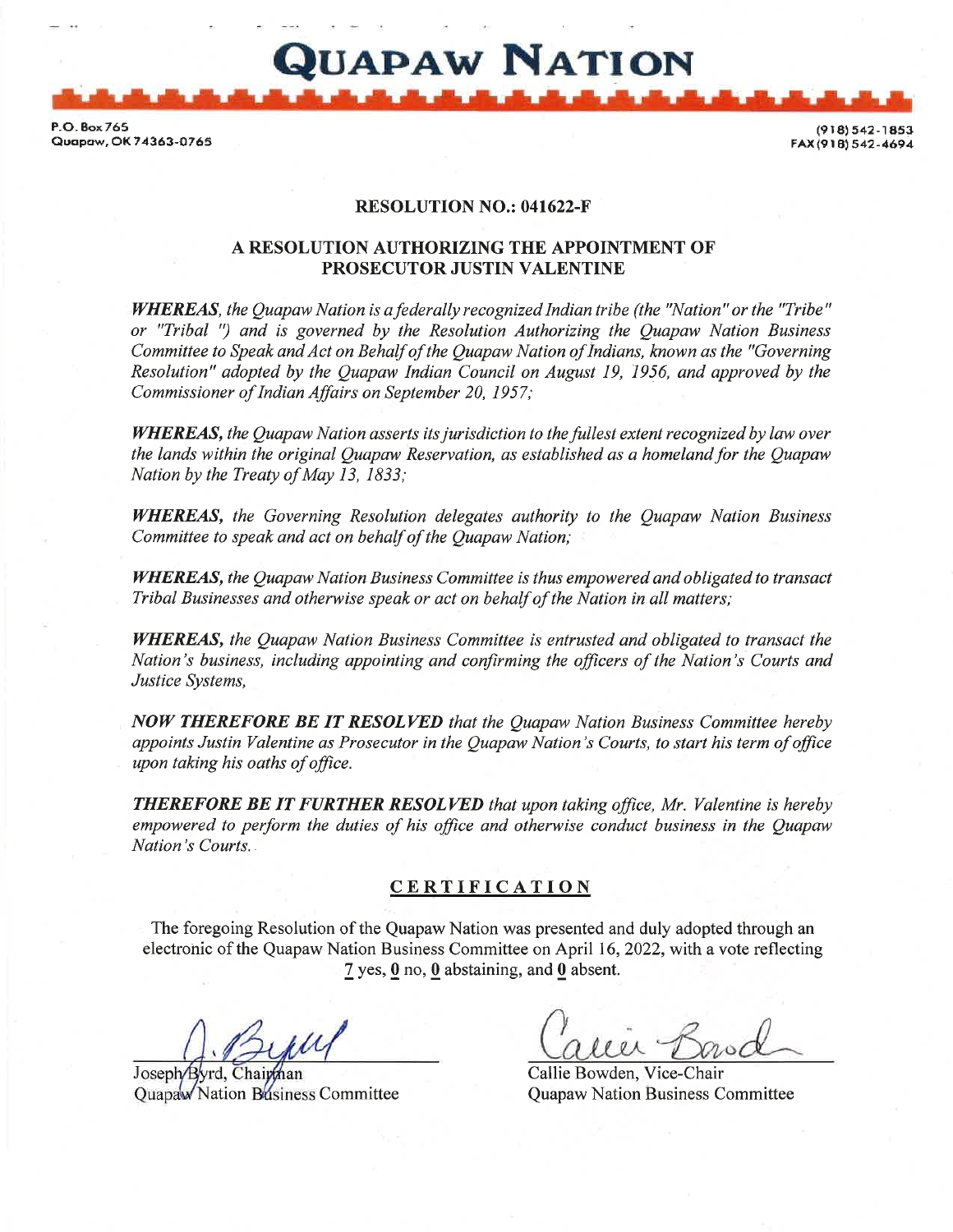P-O. Eox765 Quapaw, OK 74363-0765

542-1853 (918)<br>4694-642 (918) FAX -1853

# RESOLUTION NO.: 041622-G

QUAPAW NATION

# A RESOLUTION AUTHORIZING THE APPOINTMENT OF PUBLIC DEFENDER JEREMY OTIS

WHEREAS, the Quapaw Nation is a federally recognized Indian tribe (the "Nation" or the "Tribe" or "Tribal ") and is governed by the Resolution Authorizing the Quapaw Nation Business Committee to Speak and Act on Behalf of the Quapaw Nation of Indians, known as the "Governing Resolution" adopted by the Quapaw Indian Council on August 19, 1956, and approved by the Commissioner of Indian Affairs on September 20, 1957;

**WHEREAS, the Quapaw Nation asserts its jurisdiction to the fullest extent recognized by law over** the lands within the original Quapaw Reservation, as established as a homeland for the Quapaw Nation by the Treaty of May 13, I833;

WHEREAS, the Governing Resolution delegates authority to the Quapaw Nation Business Committee to speak and act on behalf of the Quapaw Nation;

WHEREAS, the Quapaw Nation Business Committee is thus empowered and obligated to transact Tribal Businesses and otherwise speak or act on behatf of the Nation in all matters;

WHEREAS, the Quapaw Nation Business Committee is entrusted and obligated to transact the Nation's business, including appointing and confirming the officers of the Nation's Courts and Justice Systems,

NOW THEREFORE BE IT RESOLVED that the Quapaw Nation Business Committee hereby appoints Jeremy Otis as Public Defender in the Quapaw Nation's Courts, to start his term of office upon taking his oaths of office.

THEREFORE BE IT FURTHER RESOLVED that upon taking office, Mr. Otis is hereby empowered to perform the duties of his office and otherwise conduct business in the Quapaw Nation's Courts.

#### CERTIFICATION

The foregoing Resolution of the Quapaw Nation was presented and duly adopted through an The foregoing Resolution of the Quapaw Nation was presented and duly adopted through an<br>electronic of the Quapaw Nation Business Committee on April 16, 2022, with a vote reflecting  $7$  yes,  $0$  no,  $0$  abstaining, and  $0$  absent.

Joseph

Callie Bowden, Vice-Chair Quapaw Nation Business Committee **Quapaw Nation Business Committee**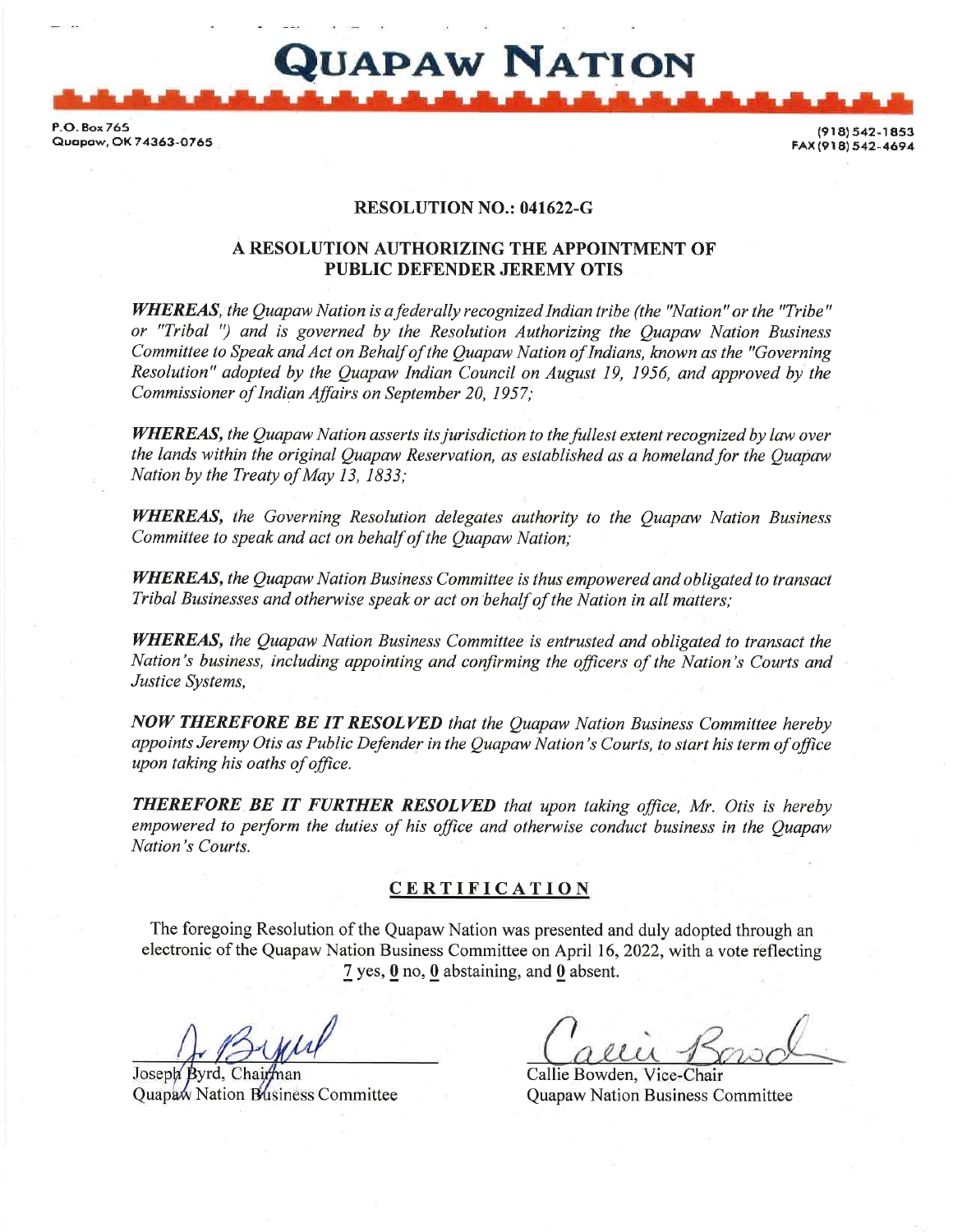# **QUAPAW NATION**

P.O. Box 765 (918).542-1853 Quapaw, OK 74363-0765 FAX (918) 542-4694

# **RESOLUTION NO. 042622-A**

# **A RESOLUTION AUTHORIZING THE PURCHASE OF FEE PROPERTY LOCATED WITHIN THE EXTERIOR BOUNDARY OF THE QUAPAW NATION OF WHICH A PORTION OF THE PROPERTY IS INTENDED FOR THE DEVELOPMENT OF AFFORDABLE HOUSING AND TO AUTHORIZE THE CHAIRPERSON OR AN AUTHORIZED REPRESENTATIVE TO EXECUTE THE PURCHASE ON BEHALF OF THE QUAPAW NATION**

**WHEREAS**, the Quapaw Nation is a federally recognized Indian tribe (the "Nation" or the "Tribe" or "Tribal '') and is governed by the Resolution Authorizing the Quapaw Nation Business Committee to Speak and Act on Behalf of the Quapaw Nation of Indians, known as the "Governing Resolution" adopted by the Quapaw Indian Council on August 19, 1956, and approved by the Commissioner of Indian Affairs on September 20, 1957;

**WHEREAS**, the Quapaw Nation asserts its jurisdiction to the fullest extent recognized by law over the lands within the original Quapaw Reservation, as established as a homeland for the Quapaw Nation by the Treaty of May 13, 1833;

**WHEREAS**, the Governing Resolution delegates authority to the Quapaw Nation Business Committee to speak and act on behalf of the Quapaw Nation;

**WHEREAS**, the Quapaw Nation Business Committee is thus empowered and obligated to transact Tribal Business and otherwise speak or act on behalf of the Nation in all matters;

**WHEREAS**, the Quapaw Nation Business Committee is entrusted and obligated to transact the Nation's business, including, but not limited to, adopting laws related to gaming, Quapaw Nation economic development, the establishment of Quapaw Nation enterprises, enacting resolutions, laws, and policies for the best interest of the Quapaw Nation; and

**WHEREAS,** the Quapaw Nation Business Committee supports the purchase of property from and Ray by the Quapaw Nation, contingent on the NEPA environmental review of the site. Mr. Ray agreed to the price of for the outright purchase of his property described below. The intended use of a portion of the property is for the development of affordable housing with the understanding that also a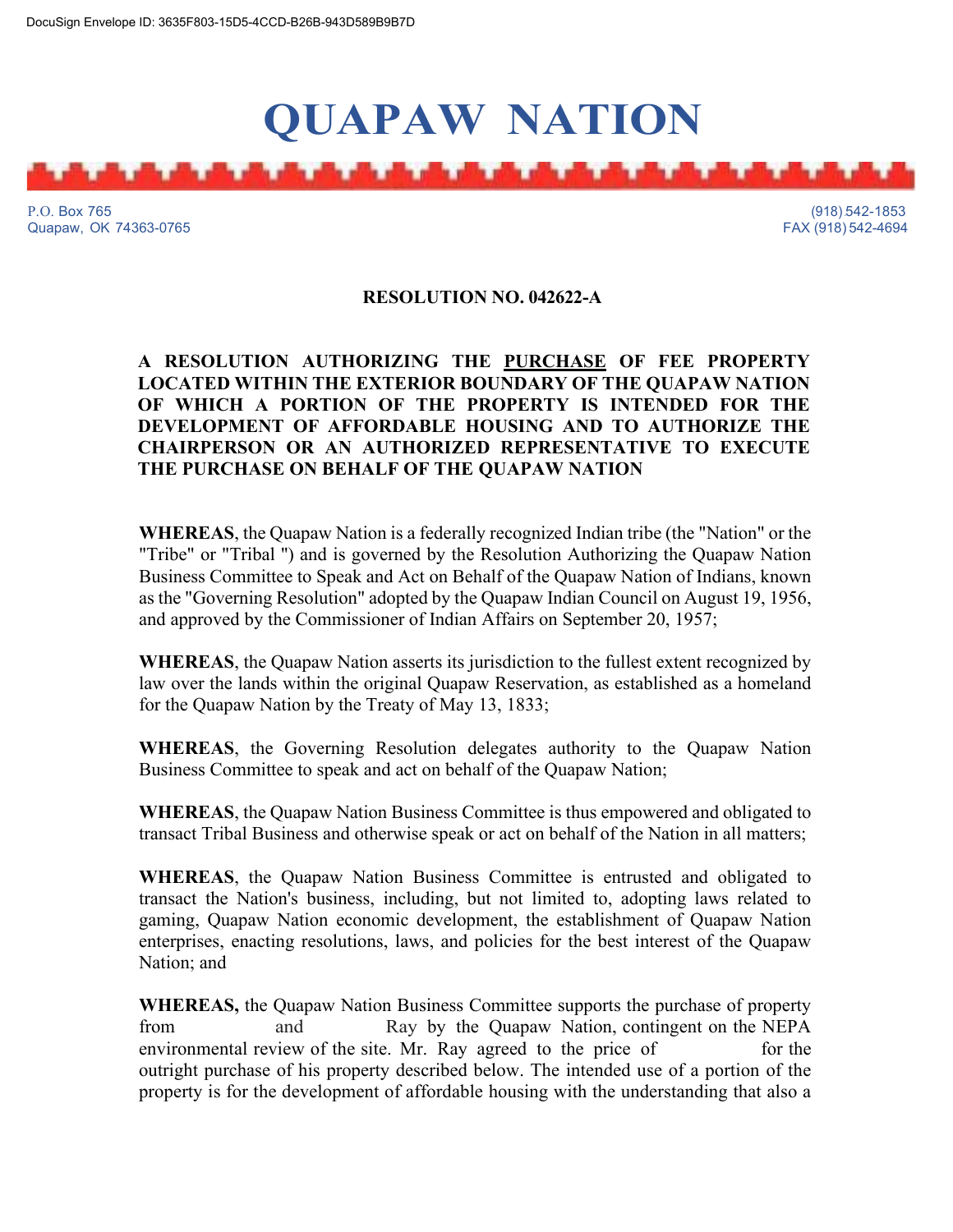portion of the  $NE\frac{1}{4}$  of the  $NE\frac{1}{4}$  is restricted from the development of housing, further identified below and in Exhibit A attached hereto. Said land is described as:

The North Half  $(N\frac{1}{2})$  of the Northeast Quarter (NE<sup> $1/4$ </sup>) of Section One (1), Township Twenty-eight (28) North, Range Twenty-three (23) East of the Indian Meridian, Ottawa County, Oklahoma.

Exhibit A - non-developable area - Grid 1, 3, 4, 5, 6, 7, 11, 14 and that portion of Grid 8 Commencing at the NE corner of said Section 1; thence S 87º55'48" W along the North line thereof a distance of 49.76'; thence S 02º04'19" E a distance of 250.81'; to the center of an existing mine shaft having a radius of 14.60' and being the point of termination identified on Exhibit A as Mine Shaft A and that portion of Grid 12 Commencing at the NE corner of said Section 1; thence S 87º55'48" W along the North line thereof a distance of 525.93'; thence S 02º04'19" E a distance of 552.27'; to the center of an existing mine shaft having a radius of 21.58' and being the point of termination. Non-developable area totals 7.583 acres m/l

There is a third shaft identified in Exhibit A not defined above as it is located in Grid 6, of which the area is already identified as currently being undevelopable.

**NOW THEREFORE BE IT RESOLVED** by the Business Committee of the Quapaw Nation that the Tribal Chairperson or an authorized representative of the Quapaw Nation is hereby authorized to negotiate and execute the purchase of the above-described land from Ray and . Ray located within the exterior boundaries of the Quapaw Nation, and to promote tribal self-determination and such other uses as may be determined.

# **CERTIFICATION**

The foregoing Resolution of the Quapaw Nation was duly adopted through a telephone/electronic poll of the Quapaw Nation Business Committee on April 26, 2022, with a vote reflecting **7** yes, **0** no, **0** abstaining, and **0** absent.

Joseph T. Byrd, Chairman Callie J. Bowden, Vice-Chair

\_\_\_\_\_\_\_\_\_\_\_\_\_\_\_\_\_\_\_\_\_\_\_\_\_\_\_\_\_ \_\_\_\_\_\_\_\_\_\_\_\_\_\_\_\_\_\_\_\_\_\_\_\_\_\_\_\_\_

Quapaw Nation Business Committee Quapaw Nation Business Committee